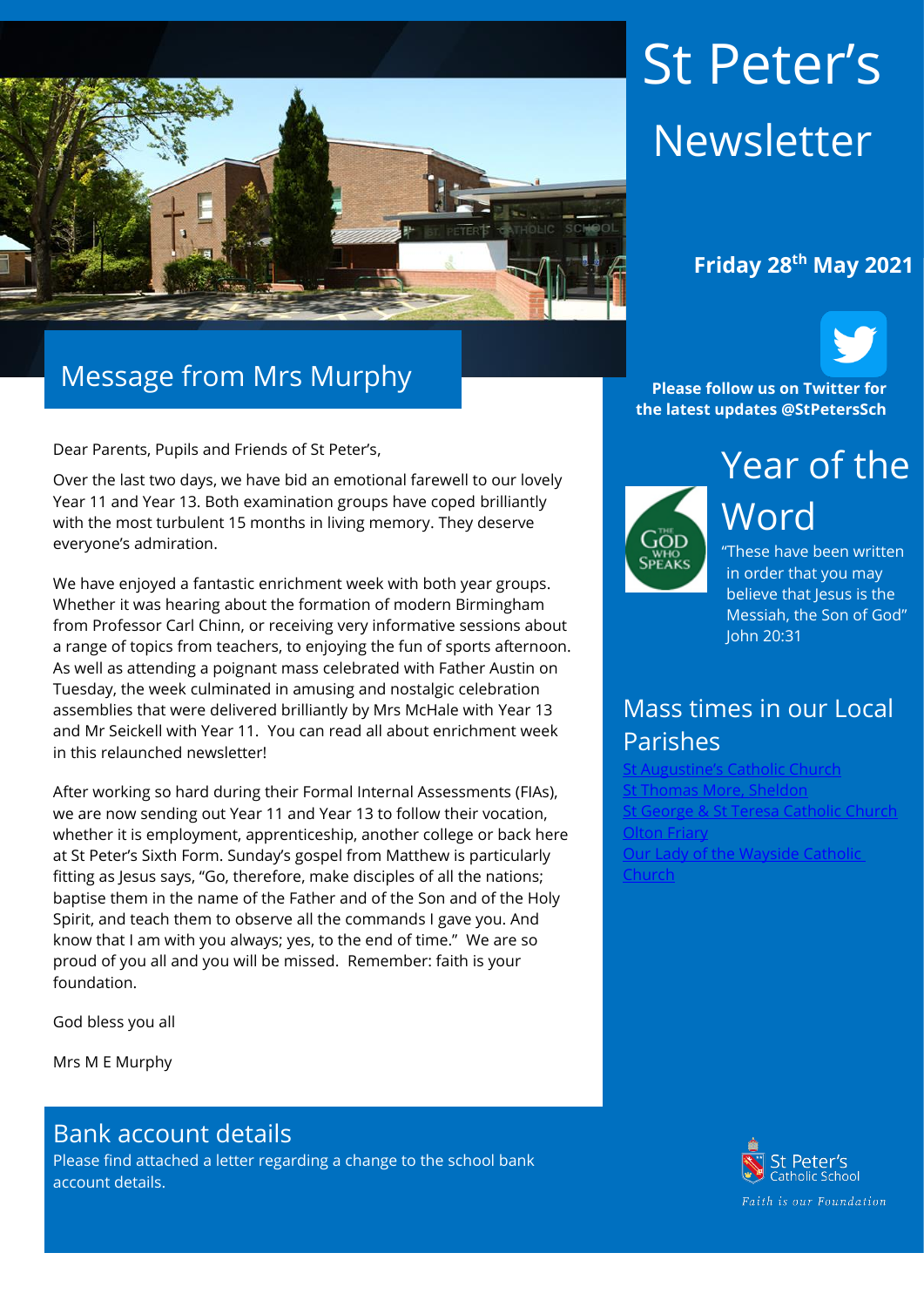### COVID Positive Cases

A reminder of the process undertaken in school when we receive notice of a positive case. Please report any positive cases to school over the half term, the covid mailbox will be monitored daily at 10am.



Year 11 & 13 We would like to congratulate Year 11 and 13 for their hard work and behaviour during the assessment period. We look forward to seeing you at the prom and on the appropriate results day. If you would like the leadership team to consider any special consideration for during this assessment period, then please make sure the special consideration form is completed by Monday  $7<sup>th</sup>$  June.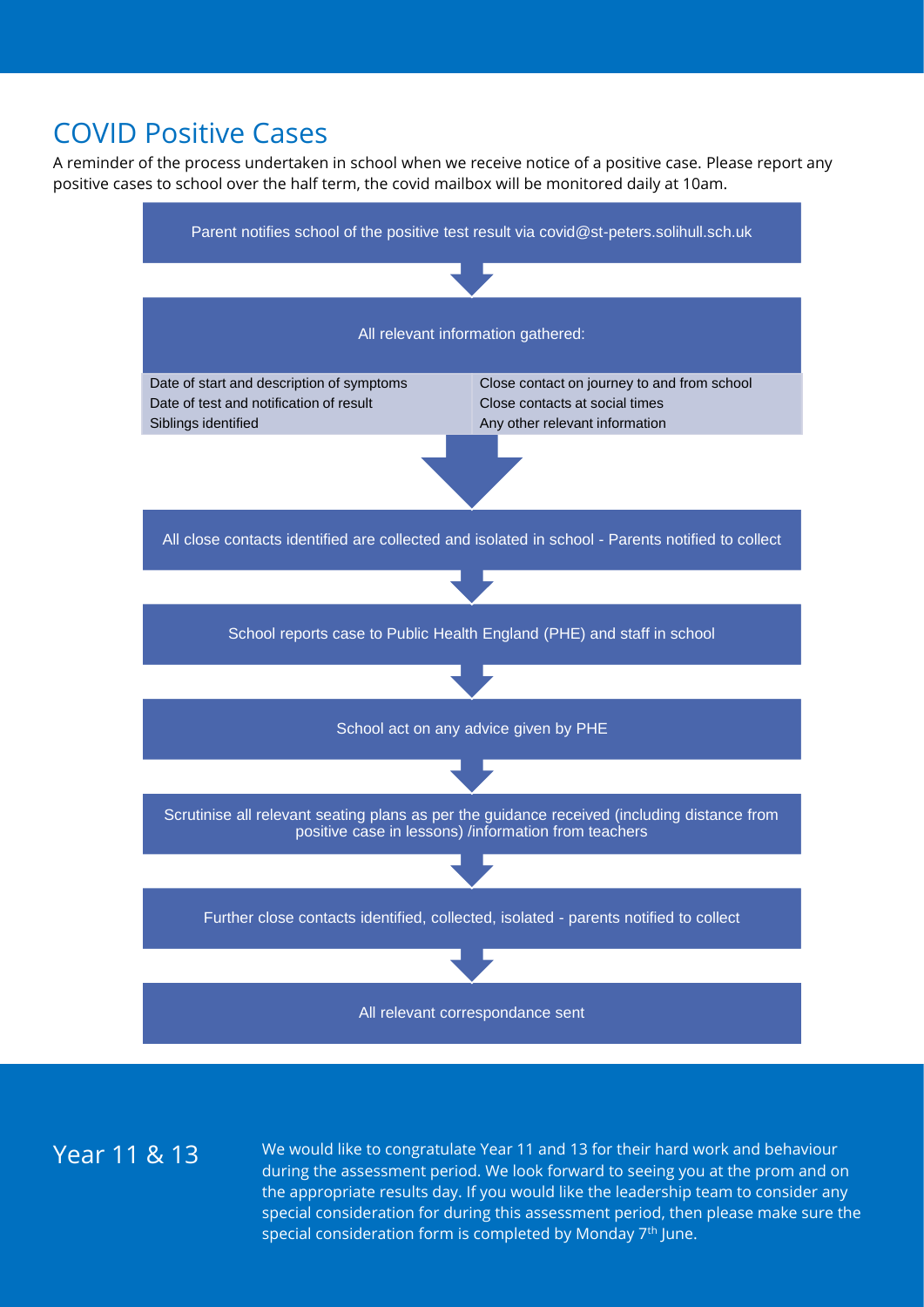### Catholic Life

This week, our collective worship focused on the feast of Pentecost and the birthday of the church. Pupils enjoyed an Assembly about the gifts and fruits of the Holy Spirit and how we all need the help of the Holy Spirit from time to time. The scripture reading was from the Acts of the Apostles and told how the apostles went out to preach the good news and spoke in tongues so that everybody understood. The Assembly explored how, although we are all different, we can be united by one spirit and this spirit encourages us to be good people as acts of kindness and care is a language everybody can understand.

### Enrichment Week



On Tuesday 25<sup>th</sup> May, Fr Austin Hughes, SCJ from Olton Friary church came into school to celebrate two very special masses for our Year 11 and Year 13 pupils. It was fitting that their time with us ended in the same way it started, by coming together in prayer as a community. The mass of thanksgiving celebrated the time that pupils had spent with us and asked for God's help and blessings as they embark on new adventures and experiences. While parents could not physically join us as they did in Year 7, many families joined by livestream – another first for St Peter's. The hymn 'Christ be our Light' chimed over each form presenting a personally designed candle to represent their time at St Peter's as they asked Christ to be a light in their hearts for many years to come.

During the rest of the week, Year 11 and 13 pupils enjoyed an enrichment week where our focus moved from the academic to the pastoral side of school life. The National Citizenship Service and West Midlands Police visited to speak to Year 11 while both years attended a selection of PSHE lessons on topics such as Gambling Awareness and Gender Equality. Year 13 pupils found sessions on Personal Finance really useful while Year 11 pupils received some helpful advice about looking after their health in specially designed cancer awareness talks.

A real treat for both year groups were the Celebration Assemblies where the achievements and experiences were celebrated. Viewing photographs from 5 or 7 years ago was good fun but also reminded us how much has changed as those children have grown to become mature and responsible young people. A host of certificates were issued reflecting success in various areas of school life but some informal awards such as "Most likely to.." were also good fun. A huge thank you to Mr Seickell and Mrs McHale for preparing these wonderful celebrations.

### Uniform

Now retail restrictions have been lifted, we would expect all pupils to be wearing the correct uniform each day. Uniform standards will be checked on Monday 7<sup>th</sup> June and those failing to meet our expectations will be sanctioned. A reminder that during the summer months from Easter up to October half term, pupils are permitted to wear the blue summer shirt. This should have the school badge on the breast, and it is not to be worn with a tie. It should still be tucked into the trousers or skirt. During the summer months, many pupils choose to swap black opaque tights for socks. Socks must be black, white or grey ankle socks. Knee high socks are not permitted. The support of our parents is much appreciated. No jewellery is permitted to be worn at all. Nail varnish or false nails are also not allowed as part of our desire to be fair and consistent in ensuring a smart professional appearance.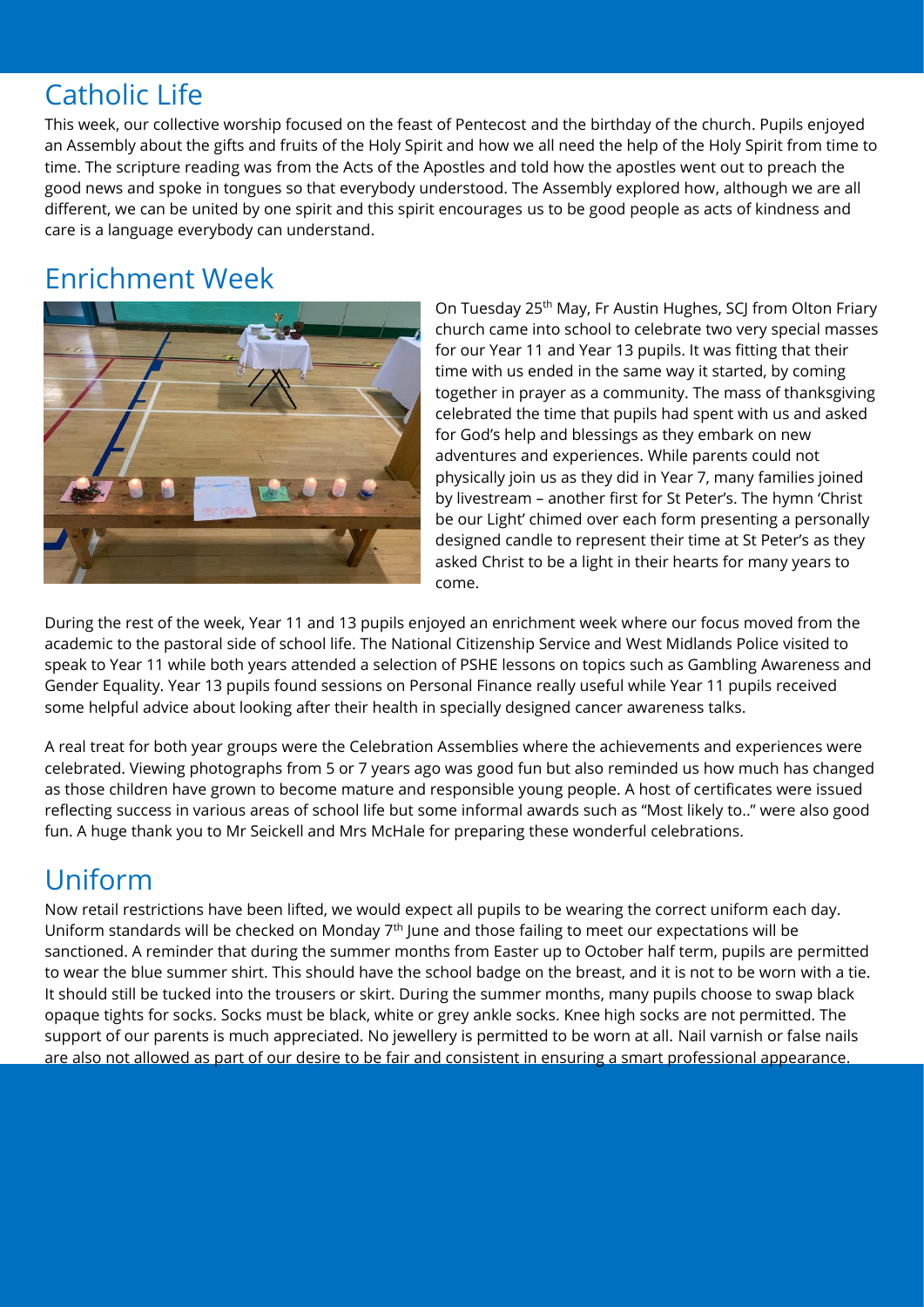### KS3 Assessments

We are very proud of the excellent effort pupils in Years 7, 8 and 9 have made in the first week of their assessment period. They have been revising hard and taking every opportunity available including using form time and lessons. Pupils have been using a range of online and written resources to revisit topics taught previously. Should your child need any further advice about revision for their assessments, they may speak to their subject teacher.

It is well known that assessments can sometimes cause anxiety amongst pupils; if your child needs support at any time, please do not hesitate to contact the school. Further information is also available here: Help your child beat exam stress - [NHS \(www.nhs.uk\)](https://www.nhs.uk/mental-health/children-and-young-adults/advice-for-parents/help-your-child-beat-exam-stress/)

After half term, the assessment period continues for another two weeks; please see the schedule below. For those pupils who have missed an assessment, there will be sessions made available to do these the week commencing Monday 21<sup>st</sup> June.

#### **Year 7 Timetable**

| <b>Monday</b>               | <b>Tuesday</b>              | Wednesday                       | <b>Thursday</b>        | <b>Friday</b>                               |
|-----------------------------|-----------------------------|---------------------------------|------------------------|---------------------------------------------|
| 07 June 2021                | 08 June 2021                | 09 June 2021                    | 10 June 2021           | 11 June 2021                                |
| Year 7 Science (75<br>mins) |                             |                                 | Year 7 RE (75<br>mins) |                                             |
| <b>Monday</b>               | <b>Tuesday</b>              | <b>Wednesday</b>                | <b>Thursday</b>        | <b>Friday</b>                               |
| 14 June 2021                | <b>15 June 2021</b>         | 16 June 2021                    | <b>17 June 2021</b>    | <b>18 June 2021</b>                         |
|                             | Year 7 History (60<br>mins) | <b>Year 7 MFL (75)</b><br>mins) |                        | Year <sub>7</sub><br>Geography (60<br>mins) |

#### **Year 8 Timetable**

| <b>Monday</b>               | <b>Tuesday</b>                          | Wednesday               | <b>Thursday</b>     | <b>Friday</b>                         |
|-----------------------------|-----------------------------------------|-------------------------|---------------------|---------------------------------------|
| 07 May 2021                 | 08 June 2021                            | 09 June 2021            | 10 June 2021        | 11 June 2021                          |
| Year 8 History (70<br>mins) | Year 8 Geography<br>$(70 \text{ mins})$ | Year 8 MFL (75<br>mins) |                     |                                       |
| <b>Monday</b>               | <b>Tuesday</b>                          | <b>Wednesday</b>        | <b>Thursday</b>     | <b>Friday</b>                         |
| 14 June 2021                | <b>15 June 2021</b>                     | <b>16 June 2021</b>     | <b>17 June 2021</b> | <b>18 June 2021</b>                   |
| Year 8 Maths (90<br>mins)   |                                         |                         |                     | Year 8 English<br>$(90 \text{ mins})$ |

#### **Year 9 Timetable**

| <b>Monday</b>        | <b>Tuesday</b>      | Wednesday           | <b>Thursday</b>      | Friday              |
|----------------------|---------------------|---------------------|----------------------|---------------------|
| 07 June 2021         | 08 June 2021        | 09 June 2021        | 10 June 2021         | 11 June 2021        |
|                      | Year 9 English (90  |                     | Year 9 Maths (90     |                     |
|                      | mins)               |                     | mins)                |                     |
| <b>Monday</b>        | <b>Tuesday</b>      | Wednesday           | <b>Thursday</b>      | <b>Friday</b>       |
| 14 June 2021         | <b>15 June 2021</b> | <b>16 June 2021</b> | <b>17 June 2021</b>  | <b>18 June 2021</b> |
| Year 9 Science 1 (45 |                     |                     | <b>Year 9 RE (75</b> |                     |
| mins)                | Period 4 ONLY       |                     | mins)                |                     |
| Year 9 Science 2 (45 | Year 9 Science 3    |                     |                      |                     |
| mins)                | $(45 \text{ mins})$ |                     |                      |                     |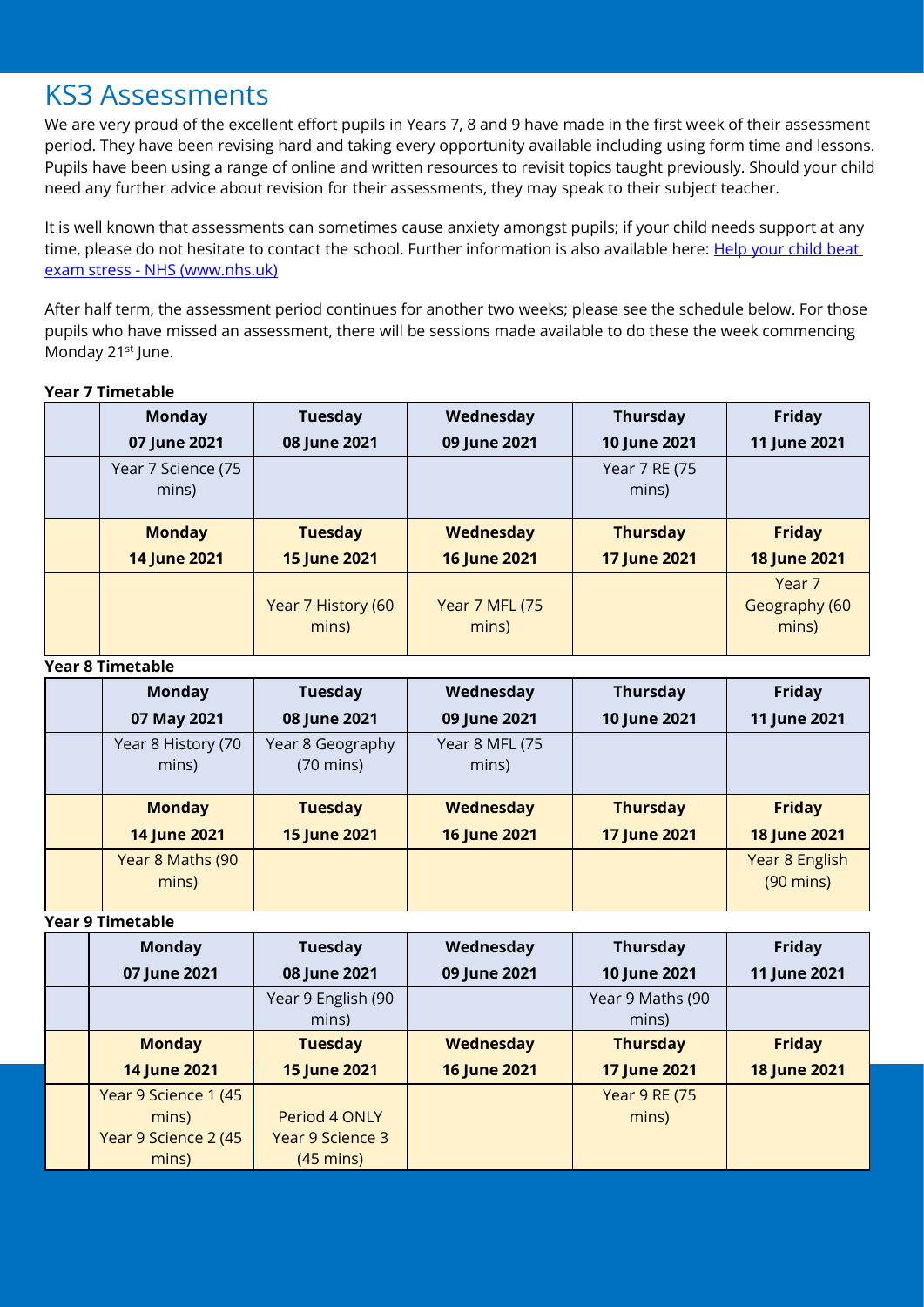### Year 9 superstars...

Miss Galligan is very proud of all of Year 9 who have worked so hard and continued to work to their very best effort despite it being such a disrupted year. In addition, the mature and confident way that the year group have approached the end of year assessments has been a pleasure to see, with numerous members of staff commenting on this.



At St Peter's, we strive to follow the ASPIRE qualities of the 'St Peter's Learner' and there are many students who demonstrate this consistently by 'being aspirational and resilient in their approach, attentive and curious in their lessons and always dedicated to working hard and trying their best'. As recognition for their hard work, Miss Galligan hosted two rewards breakfasts to celebrate some of these students for their dedication and commitment to learning.

A huge well done to Lola L, Oliver C, Daniel J, Jude T, Delbert M, Grace M, Gracie S, Grace M who attended last half term and to Danielle O, Amelia W, Josiah C, Laura G, Joey O, Tom M, Zach O, Charlie S, Leena P, Isabelle C, Charlotte M, Ashna A, Sinead B who attended this week.



### Cooking for Life



I had the absolute pleasure of taking the cooking enrichment session with Y13 as part of their enrichment activities. My task: to teach them to cook, ready for the next steps on their journey to independence. To say they were a mixed ability group would be an understatement! But whatever some of them lacked in experience, they made up for in enthusiasm. Everyone, from the complete novices to accomplished cooks created a delicious dish of 'Pasta a la Crees'. They were also given a booklet of recipe ideas and tips to take away with them, to hopefully reduce the number of takeaways they order in the future! My apologies to parents and siblings who didn't get to sample their delights, many of them couldn't resist tucking into their finished dishes for their lunch.

I hope that even those who already know a colander from a can opener learnt some useful culinary tips. I wish the whole of Y13 the very best of luck in the future! Mrs Crees

### Football Success

A massive congratulations to Luke P (left) and Fionn O (right) who both received an Ireland call up last week to the training camp in Loughborough University. Luke and Fionn are ex-pupils who after finishing Year 11 last year both gone on to gain scholarships with Southampton and Coventry. They have both made excellent progress this year and have both had time playing for their clubs U23's this season at the age of 17. We are all very proud and hope to see them make their competitive international debut very soon.

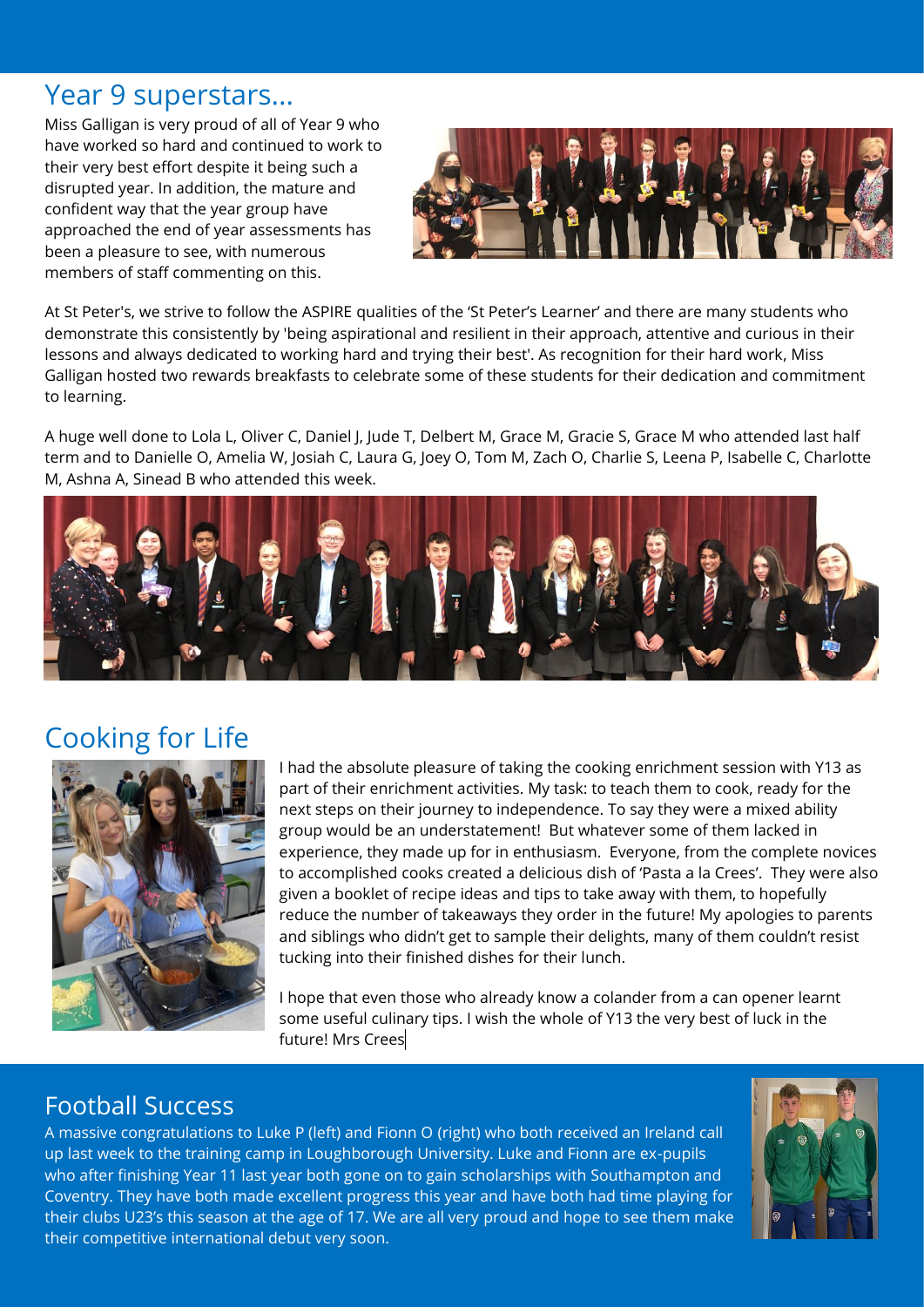### Farewell for now to Year 13

We said an emotional farewell to our Year 13 pupils on Thursday. In the morning, the pupils were invited into form

to spend some time with their form tutors before assembling in the Sports Hall for their success assembly. The assembly showed many past memories of events held throughout the pupils' time at St Peter's and a number of awards were presented. The finale was a pre recorded version of 'Ain't no mountain high enough' performed by the Year 13 Tutor Team. A memory we will always cherish and laugh about. We wish our Year 13 pupils a restful few weeks before their results and if the Government roadmap continues as planned, we look forward to seeing them for the Year 13 Prom on the 29th June



at The Village Hotel. The tickets will be available on ParentPay after half term. We are already missing you Year 13!

### Professor Carl Chinn MBE visits St. Peter's



The Sixth Form historians and geographers were delighted to welcome Professor Carl Chinn to our school community last week. Professor Chinn presented an excellent and informative talk on why history and geography matter, a visual presentation both staff and pupils will never forget. We all learnt a lot of information about Birmingham, Solihull and further afield highlighting the importance of these subjects and how they interlink with each other. We thank Professor Carl Chinn for his presentation and hope to welcome him back to St Peter's soon.

### Mini Sports Day for Year 13

Year 13 pupils were presented with a range of Masterclasses and alternative curriculum after the completion of their Formal Internal Assessments. pupils were presented with a range of life skills including, cooking, PSHE, finance and travel. All pupils engaged in these topics and took on board a range of information to help them in the future. To end the sessions, we arranged a mini sports day on the field. Pupils engaged in a number of popular sports day activities including three legged race, relay races, 100 m race, skipping, and egg and spoon to name a few. The interform competition of tug of war proved a hilarious hit, with staff joining in to help their form win! In the



afternoon, we set up three rounders pitches and completed a mini rounders tournament. Pupils displayed a great community sportsmanship. Congratulations to 13Andrew for winning the mini sports day tournament and 13John for winning the mini rounders tournament! Well done to all the Year 13 pupils and staff who made this such a memorable event at the end of a busy half term.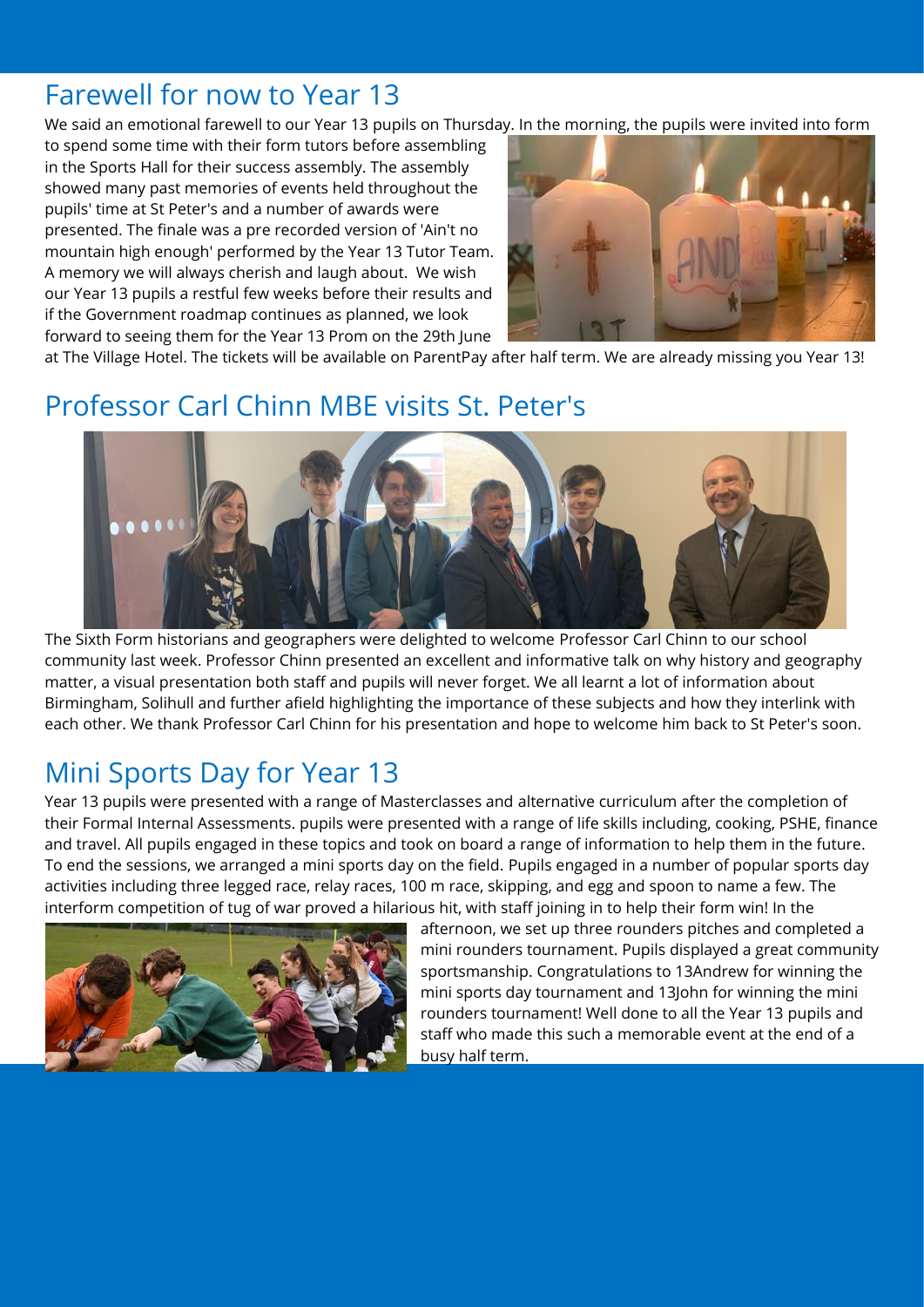### Virtual Interviews

Several pupils in Years 11, 12 and 13 participated in some virtual mock interviews this week which were held by local, national and international employers. We had 46 interviewers from 12 different organisations who interviewed almost 150 pupils over three days! Thanks to volunteers from Solihull Council, IBM, The Solihull Catenians, JLR, Warwick University, Touchwood, Hertfordshire University, The Army, Aspire Academy, Metro Shipping, Wilmott Dixon and Hymans Robertson, plus independent interviewers, for giving up their time to interview our pupils.

Selected pupils were given a 1-1 virtual mock interview that took place through Microsoft Teams. Each interview lasted up to half an hour and each pupil was given some personalised feedback from their interviewer on how to improve their technique and some of their key strengths.

Some of the interviewers commented on the calibre of the pupils at St Peter's:

*"Both students did a brilliant job, particularly as it was their first time interviewing and I was very impressed with their engagement!"*

*"I enjoyed my time with your students yesterday" "Thank you for inviting me to support these interviews, it truly has been the highlight of my day. Both students were very polite, friendly and a real credit to St Peter's – it was a pleasure." "All candidates were well presented today and tried their absolute best to answer the questions at interview."*

The pupils were clearly nervous before the interviews, given the nature of them, but all handled it exceptionally maturely and were pleased with their performance. Well done to everyone who took part.

Special thanks to the IT team Mr Fuller and Mr Arifagic for their work getting the laptops and accounts set up, plus all staff (especially Mrs Kenny and Mr Gilleran) who helped run the sessions by collecting pupils from all over the school to take part. Many thanks to Mr Horsfield who had the immense task of organising the interviews and logistics for the day.

## Diocesan Vocation Office Art Competition

We were pleased to have been asked to take part in an Art competition by Diocesan Vocations Office and this year's theme was **'Patris Corde - With a Father's Heart'** for the Year of Saint Joseph. The Diocese were asking for pieces of artwork exploring this theme.

There were several pupils who entered their piece of artwork from St. Peters and there was also a lot of competition from many the other schools in the Diocese. Our entry by Keira D year 9 was voted the clear winner and we are very proud of her effort and achievement. Well done!

Deacon Owen Gresty said, "I'm delighted to say that Keira D in Year 9 was the declared by our judges to be the overall winner. One of the judges in particular commented on the composition of her piece and how the love of father and son was depicted."